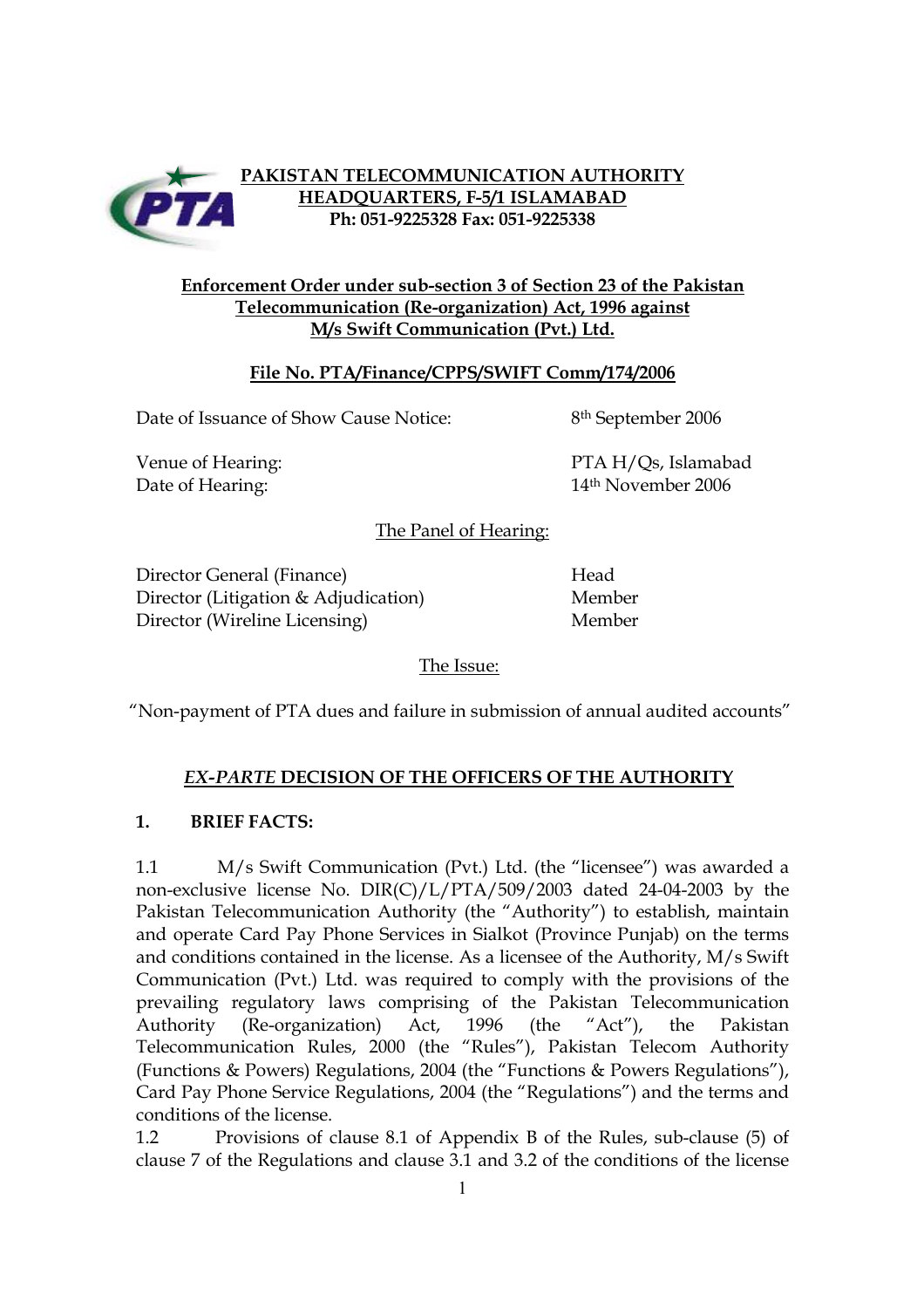make it obligatory on the licensee to deposit annual license fee in the first quarter of every financial year and also to submit audited financial statements and summary of the accounts to the Authority within three months of the closing date of each financial year.

1.3 The licensee i.e. M/s Swift Communication (Pvt.) Ltd. has a total outstanding balance of Rs. 75,167/- (minimum) against annual license fee for the years ended June 30, 2004 and 2005. The licensee failed to deposit the said outstanding amount and to submit annual audited accounts for the years ended June 30, 2003 to 2005 despite many demands made by the Authority. Hence, a Show Cause Notice under section 23 of the Act was issued to the licensee on 8th September 2006 at available addresses of the company, which was neither responded by the licensee within the prescribed period of thirty days nor returned undelivered and Finance Wing of the Authority also confirmed this fact.

1.4 In order to proceed further in the matter, the licensee was required to appear before the hearing panel (for personal hearing) through Hearing Notice dated 3rd November 2006 for hearing on 14th November 2006 but none on behalf of the licensee appeared before the hearing panel nor the hearing notices, except one, were returned undelivered.

1.5 It is worth noting here that on the date fixed for hearing Mr. Amer Masood Khan s/o Rafi Ullah Khan appeared on behalf of M/s Swift Telecom (Pvt.) Ltd. *(Swift Link),* a different separate company engaged in CPPS business and also being licensed by the Authority, to whom the notices were mistakenly dispatched. He clarified this fact to the hearing panel and submitted with humble clarification that his company has no concern whatsoever with M/s Swift Communication (the subjected company of these proceedings).

## **2. ORDER**

2.1 Since the licensee failed to appear for personal hearing and present its stance, the hearing panel is left with no other option but to decide the matter *exparte* on the basis of available record. The hearing panel has also noted with great concern the licensee's attitude towards today's hearing and its previous track record.

2.2 Today's hearing was convened not to necessarily impose any penalty on the licensee but to listen to the licensee's reasons, if any, for the aforementioned violation committed by it and to pass an appropriate order in the matter. However, to reiterate, since the licensee has failed to appear and has kept us